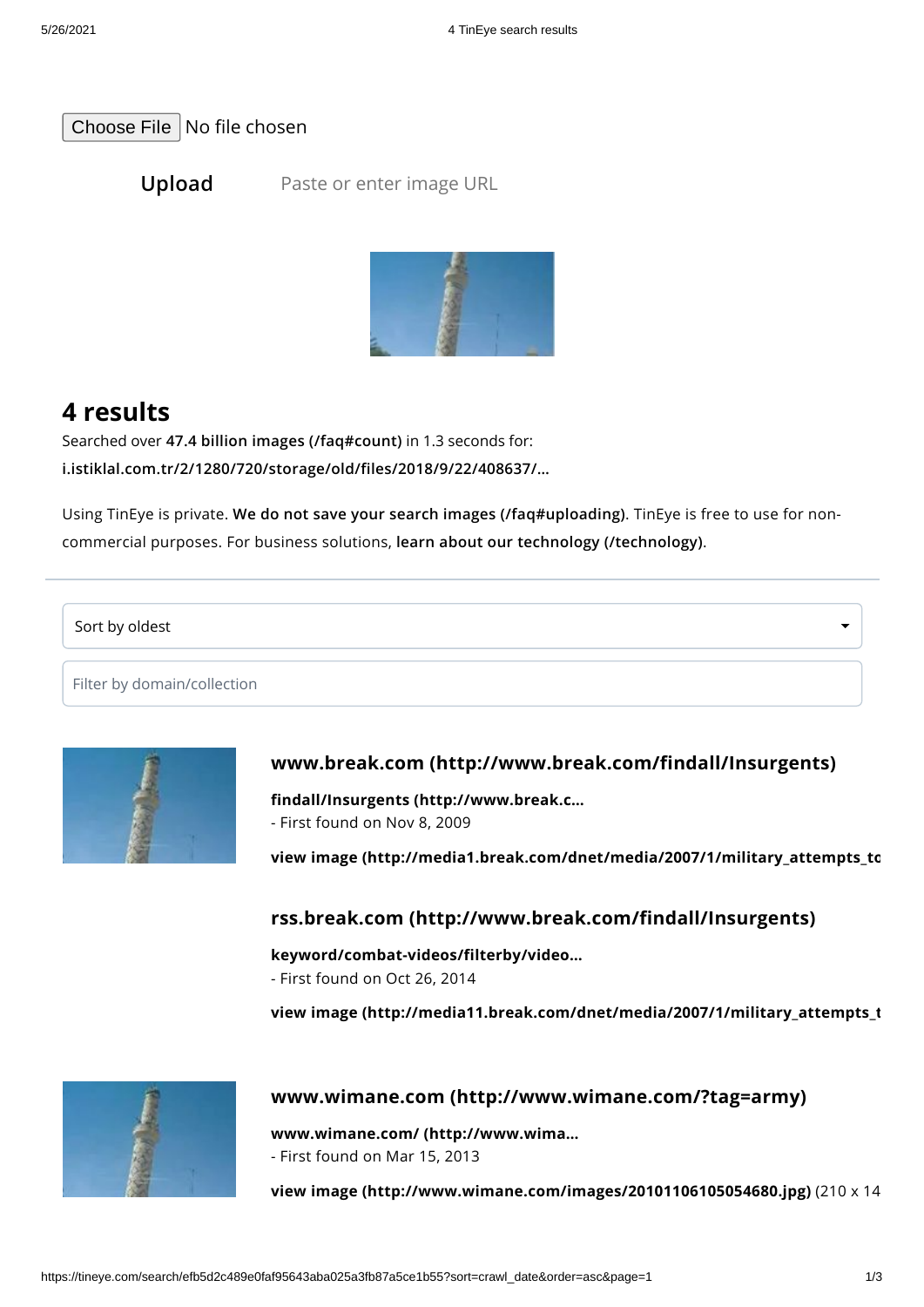5/26/2021 4 TinEye search results

#### **www.break.com [\(http://www.break.com/topics/tower/\)](http://www.break.com/topics/tower/)**

**topics/tower/ [\(http://www.break.com/…](http://www.break.com/topics/tower/)** Choose File No file chosent found on Dec 8, 2014

**view image [\(http://media11.break.com/dnet/media/2007/1/military\\_attempts\\_t](http://media11.break.com/dnet/media/2007/1/military_attempts_to_find_insurgents_in_tower_560x315.jpg)**



## **cool.a.ua [\(http://cool.a.ua/?action&i0=5\)](http://cool.a.ua/?action&i0=5)**

**cool.a.ua/ [\(http://cool.a.ua/?action&i0=…](http://cool.a.ua/?action&i0=5)** - First found on Aug 11, 2019

**view image [\(http://i.a.ua/cool\\_video/prikol/8350/8350.jpg\)](http://i.a.ua/cool_video/prikol/8350/8350.jpg)** (210 x 140, 3.4 KB)

TinEye is an image search and recognition company [\(/technology\)](https://tineye.com/technology). We are experts in computer vision, pattern recognition, neural networks, and machine learning.

Our mission is to make your images searchable. How to use [TinEye](https://tineye.com/how) (/how)

### **TINEYE.COM**

Image [search](https://tineye.com/) (/) How to use [TinEye](https://tineye.com/how) (/how) Browser extensions [\(/extensions\)](https://tineye.com/extensions) FAQs [\(/faq\)](https://tineye.com/faq) Register [\(/register\)](https://tineye.com/register)

#### **PRODUCTS**

Overview [\(/products\)](https://tineye.com/products) MatchEngine [\(https://services.tineye.com/MatchEngine\)](https://services.tineye.com/MatchEngine) MobileEngine [\(https://services.tineye.com/MobileEngine\)](https://services.tineye.com/MobileEngine) MulticolorEngine [\(https://services.tineye.com/MulticolorEngine](https://services.tineye.com/MulticolorEngine) TinEye Alerts [\(https://services.tineye.com/TinEyeAlerts\)](https://services.tineye.com/TinEyeAlerts) TinEye API [\(https://services.tineye.com/TinEyeAPI\)](https://services.tineye.com/TinEyeAPI) WineEngine [\(https://services.tineye.com/WineEngine\)](https://services.tineye.com/WineEngine)

## **WHAT WE DO**

Our technology [\(/technology\)](https://tineye.com/technology)

**COMPANY**

About TinEye [\(/about\)](https://tineye.com/about)